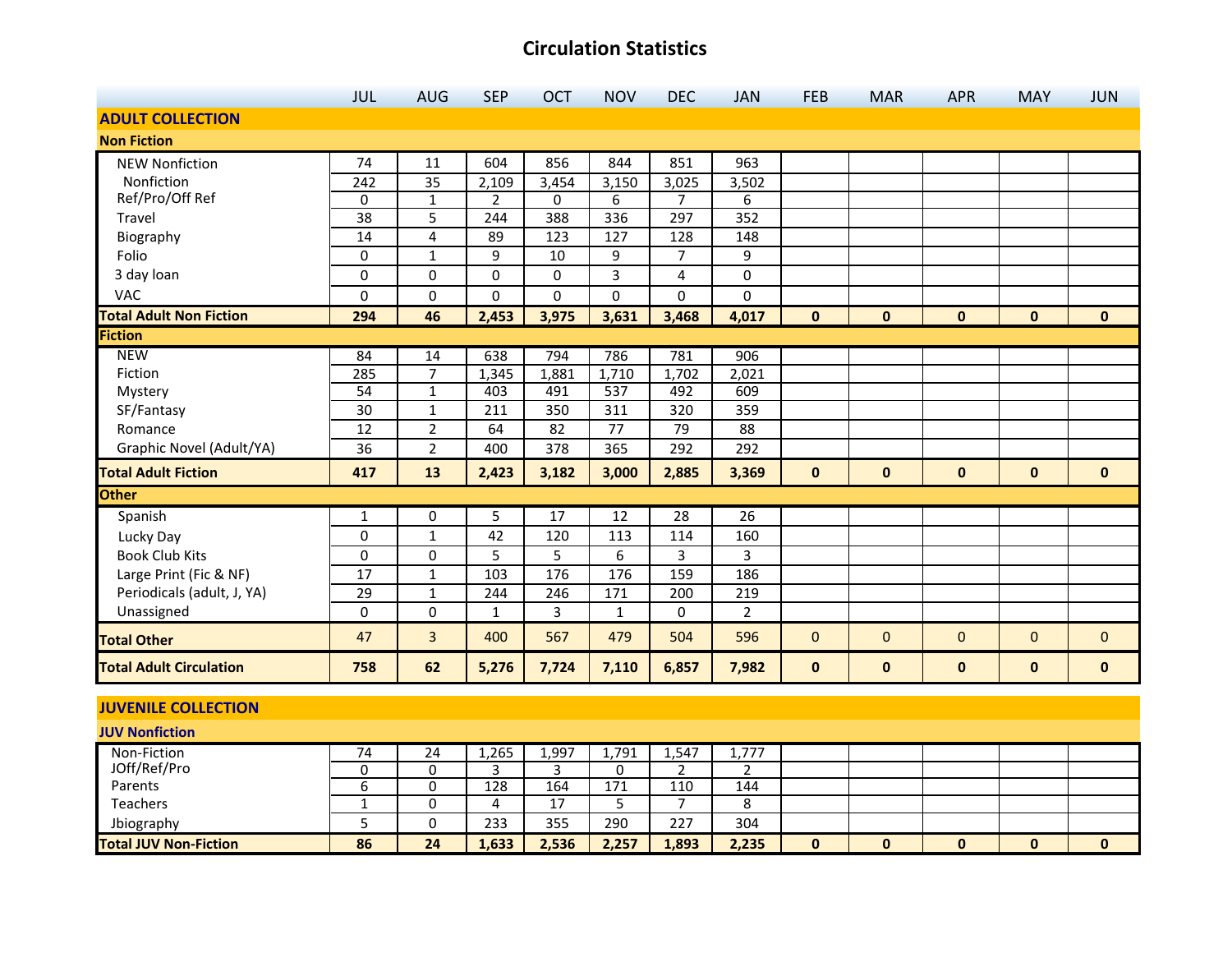|                                             | JUL             | <b>AUG</b>     | <b>SEP</b>     | OCT            | <b>NOV</b> | <b>DEC</b> | <b>JAN</b> | <b>FEB</b>   | <b>MAR</b>   | <b>APR</b>   | <b>MAY</b>   | <b>JUN</b>   |
|---------------------------------------------|-----------------|----------------|----------------|----------------|------------|------------|------------|--------------|--------------|--------------|--------------|--------------|
| <b>JUV Fiction</b>                          |                 |                |                |                |            |            |            |              |              |              |              |              |
| J Fiction                                   | 273             | 20             | 1,500          | 1,994          | 2,023      | 1,764      | 2,054      |              |              |              |              |              |
| J Graphic Novels                            | 123             | 16             | 1,188          | 1,544          | 1,281      | 1,214      | 1,435      |              |              |              |              |              |
| J-Beg                                       | $\frac{125}{2}$ | $\overline{2}$ | 1,045          | 1,426          | 1,395      | 1,292      | 1,499      |              |              |              |              |              |
| JE Picture Books                            | 399             | 10             | 3,152          | 4,323          | 4,501      | 3,579      | 3,906      |              |              |              |              |              |
| Books to Go                                 | $\overline{7}$  | 0              | $\overline{4}$ | $\overline{7}$ | $\Omega$   | $\Omega$   | 0          |              |              |              |              |              |
| JE-easy                                     | 130             | $\overline{6}$ | 1,171          | 1,855          | 1,854      | 1,621      | 2,061      |              |              |              |              |              |
| JE Language                                 | 6               | 0              | 102            | 145            | 146        | 133        | 110        |              |              |              |              |              |
| <b>Board Books</b>                          | 13              | 10             | 516            | 756            | 788        | 602        | 639        |              |              |              |              |              |
| <b>Total Juv Fiction</b>                    | 1,076           | 64             | 8,678          | 12,050         | 11,988     | 10,205     | 11,704     | $\bf{0}$     | $\mathbf{0}$ | $\mathbf 0$  | $\mathbf 0$  | $\mathbf{0}$ |
| <b>Total Juvenile</b>                       | 1,162           | 88             | 10,311         | 14,586         | 14,245     | 12,098     | 13,939     | $\mathbf{0}$ | $\mathbf{0}$ | $\mathbf 0$  | $\mathbf 0$  | $\mathbf{0}$ |
|                                             |                 |                |                |                |            |            |            |              |              |              |              |              |
| <b>YOUNG ADULT COLLECTION</b>               |                 |                |                |                |            |            |            |              |              |              |              |              |
| <b>YA Fiction</b>                           | 65              | 5              | 338            | 402            | 364        | 357        | 487        |              |              |              |              |              |
| YA Non Fiction                              | 5               | 3              | 45             | 49             | 60         | 35         | 66         |              |              |              |              |              |
| <b>Total YA</b>                             | 70              | 8              | 383            | 451            | 424        | 392        | 553        | $\mathbf 0$  | $\mathbf{0}$ | $\mathbf 0$  | $\pmb{0}$    | $\mathbf 0$  |
| <b>Total Juv + YA</b>                       | 1,232           | 96             | 10,694         | 15,037         | 14,669     | 12,490     | 14,492     | $\mathbf{0}$ | $\mathbf{0}$ | $\mathbf{0}$ | $\mathbf{0}$ | $\mathbf 0$  |
|                                             |                 |                |                |                |            |            |            |              |              |              |              |              |
| <b>AUDIO VISUAL COLLECTION</b>              |                 |                |                |                |            |            |            |              |              |              |              |              |
| <b>AD Collection</b>                        |                 |                |                |                |            |            |            |              |              |              |              |              |
| Audiobooks Adult                            | 20              | 9              | 82             | 152            | 144        | 138        | 199        |              |              |              |              |              |
| <b>Teaching Company AD</b>                  | 0               | 0              | 66             | 109            | 129        | 69         | 30         |              |              |              |              |              |
| Audiobooks Juvenile                         | 14              | 0              | 83             | 119            | 88         | 87         | 91         |              |              |              |              |              |
| Vox Read Aloud                              | 0               | 0              | 0              | 0              | 0          | 0          | 134        |              |              |              |              |              |
| JY Audio (Book/CD set)                      | $\overline{2}$  | $\mathbf 0$    | 22             | 31             | 35         | 22         | 13         |              |              |              |              |              |
| <b>Subtotal AD Circulation</b>              | 36              | 9              | 253            | 411            | 396        | 316        | 467        | $\mathbf{0}$ | $\mathbf{0}$ | $\mathbf{0}$ | $\mathbf{0}$ | $\mathbf{0}$ |
| <b>DVD Collection</b>                       |                 |                |                |                |            |            |            |              |              |              |              |              |
| <b>DVD Adult</b>                            | 232             | 11             | 1,035          | 2,086          | 2,098      | 2,400      | 2,362      |              |              |              |              |              |
| <b>Teaching Company DVD</b>                 | 0               | 0              | 34             | 34             | 40         | 23         | 23         |              |              |              |              |              |
| <b>DVD Juvenile</b>                         | 22              | 4              | 456            | 895            | 752        | 807        | 823        |              |              |              |              |              |
| <b>Subtotal DVD Circulation</b>             | 254             | 15             | 1525           | 3015           | 2890       | 3230       | 3208       | $\bf{0}$     | $\mathbf 0$  | $\mathbf{0}$ | $\pmb{0}$    | $\mathbf 0$  |
| <b>Total AV Circulation</b>                 | 290             | 24             | 1,778          | 3,426          | 3,286      | 3,546      | 3,675      | $\mathbf{0}$ | $\mathbf 0$  | $\mathbf 0$  | $\mathbf 0$  | $\mathbf{0}$ |
|                                             |                 |                |                |                |            |            |            |              |              |              |              |              |
| <b>3-D COLLECTIONS</b>                      |                 |                |                |                |            |            |            |              |              |              |              |              |
| 1 Week Loan Obj (backpacks,                 | 0               | 0              | 0              | 4              | 0          | 0          | 0          |              |              |              |              |              |
| umbrellas)<br>3 Week Loan Object (gardening |                 |                |                |                |            |            |            |              |              |              |              |              |
|                                             | 0               | 0              | 0              | 0              | 0          | 0          | 0          |              |              |              |              |              |
| kits)                                       |                 |                |                |                |            |            |            |              |              |              |              |              |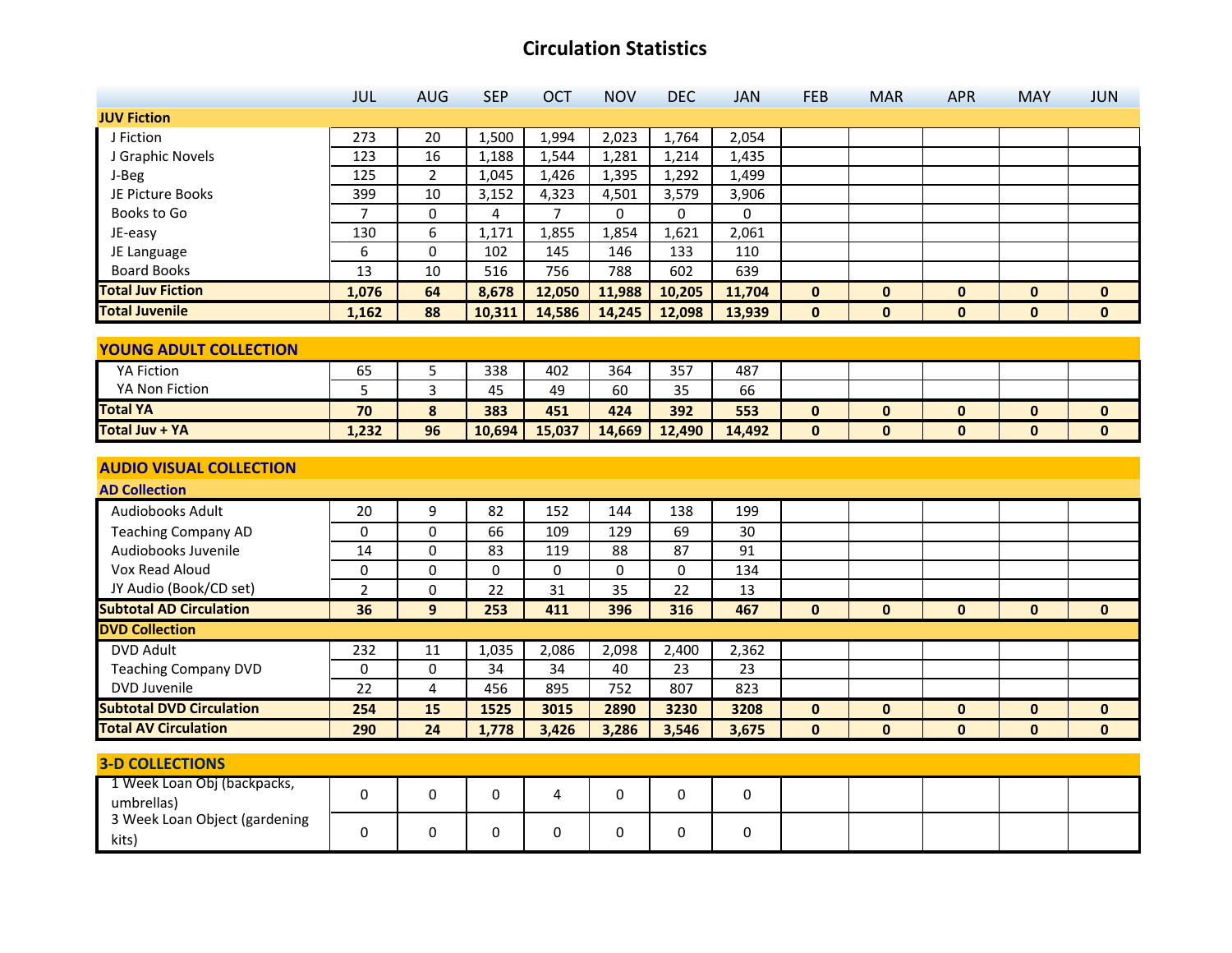|                                                        | JUL          | <b>AUG</b>  | <b>SEP</b>   | OCT    | <b>NOV</b>     | <b>DEC</b> | <b>JAN</b> | <b>FEB</b>   | <b>MAR</b>   | <b>APR</b>   | <b>MAY</b>   | <b>JUN</b>   |
|--------------------------------------------------------|--------------|-------------|--------------|--------|----------------|------------|------------|--------------|--------------|--------------|--------------|--------------|
| <b>Thermal Cameras</b>                                 | 1            | 0           | 0            | 1      | 2              | 4          | 5          |              |              |              |              |              |
| <b>TOTAL 3D Collection Circulation</b>                 | $\mathbf{1}$ | $\mathbf 0$ | $\mathbf{0}$ | 5      | $\overline{2}$ | 4          | 5          | $\mathbf 0$  | $\mathbf 0$  | $\mathbf 0$  | $\mathbf 0$  | $\mathbf 0$  |
|                                                        |              |             |              |        |                |            |            |              |              |              |              |              |
| <b>TOTAL PHYSICAL COLLECTION</b><br><b>CIRCULATION</b> | 2,281        | 182         | 17,748       | 26,192 | 25,067         | 22,897     | 26,154     | $\mathbf{0}$ | $\bf{0}$     | $\mathbf 0$  | $\bf{0}$     | $\mathbf 0$  |
|                                                        |              |             |              |        |                |            |            |              |              |              |              |              |
| <b>ELECTRONIC MATERIAL</b>                             |              |             |              |        |                |            |            |              |              |              |              |              |
| Overdrive eBooks                                       | 6,509        | 6,503       | 5,403        | 5,522  | 5,237          | 5,821      | 6,492      |              |              |              |              |              |
| LVA Overdrive ebooks                                   | 0            | 0           | 5            | 3      | 6              | 8          | 4          |              |              |              |              |              |
| <b>Total eBook Circulation</b>                         | 6,509        | 6,503       | 5,408        | 5,525  | 5,243          | 5,829      | 6,496      | $\mathbf{0}$ | $\mathbf{0}$ | $\mathbf{0}$ | $\mathbf{0}$ | $\mathbf{0}$ |
| Overdrive eaudiobooks                                  | 2,779        | 2,784       | 2,650        | 2,686  | 2,724          | 2,893      | 3,108      |              |              |              |              |              |
| LVA Overdrive eaudiobooks                              | 0            | 0           | 1            | 1      | 4              | 5          | 3          |              |              |              |              |              |
| Freegal                                                | 1,855        | 2,062       | 1,679        | 1,894  | 2,082          | 1,773      | 2,021      |              |              |              |              |              |
| LVA Overdrive Magazines                                | 169          | 275         | 250          | 366    | 319            | 334        | 315        |              |              |              |              |              |
| <b>Total Digital Collection circ</b>                   | 11,312       | 11,624      | 9,988        | 10,472 | 10,372         | 10,834     | 11,943     | $\mathbf 0$  | $\bf{0}$     | $\mathbf{0}$ | $\bf{0}$     | 0            |
| <b>TOTAL COLLECTION CIRC</b>                           | 13,593       | 11,806      | 27,736       | 36,664 | 35,439         | 33,731     | 38,097     | $\mathbf 0$  | $\bf{0}$     | $\bf{0}$     | $\bf{0}$     | $\bf{0}$     |

| <b>COMPUTER USE</b>                    |                          |                              |              |            |            |                                     |             |              |              |              |              |              |
|----------------------------------------|--------------------------|------------------------------|--------------|------------|------------|-------------------------------------|-------------|--------------|--------------|--------------|--------------|--------------|
| Adult (logons) 9 Computers             |                          | -                            | 281          | 332        | 383        | 416                                 | 412         |              |              |              |              |              |
| Adult(Days Hours:Minutes:seconds)      |                          | $\overline{\phantom{a}}$     | 8 05:21:46   |            |            | 11 21:30:49 16 16:19:03 17 06:24:22 | 18 08:24:49 |              |              |              |              |              |
| Youth (logons) 2 Computers             |                          | $\qquad \qquad \blacksquare$ | 68           | 60         | 21         | 9                                   | 6           |              |              |              |              |              |
| Youth(Days Hours:Minutes:seconds)      |                          |                              | 1 03:54:33   | 2 04:06:53 | 0 13:42:02 | 0 10:33:36                          | 18 08:24:49 |              |              |              |              |              |
| <b>Total logons (18 workstations)</b>  | $\bf{0}$                 | $\mathbf{0}$                 | 349          | 392        | 404        | 425                                 | 418         | $\mathbf{0}$ | $\mathbf{0}$ | $\mathbf{0}$ | $\mathbf{0}$ | $\mathbf{0}$ |
| <b>Total minutes (18 workstations)</b> | $\mathbf{0}$             | $\mathbf{0}$                 | $\mathbf{0}$ | $\bf{0}$   | 0          | $\mathbf{0}$                        | $\bf{0}$    | $\bf{0}$     | $\bf{0}$     | $\mathbf{0}$ | $\mathbf 0$  | $\mathbf{0}$ |
|                                        |                          |                              |              |            |            |                                     |             |              |              |              |              |              |
| <b>Public Printers</b>                 |                          |                              |              |            |            |                                     |             |              |              |              |              |              |
| <b>Black &amp; White Pages</b>         |                          | -                            | 925          | 1,238      | 1,669      | 1,938                               | 2,578       |              |              |              |              |              |
| <b>Color Pages</b>                     | $\overline{\phantom{0}}$ | $\overline{\phantom{a}}$     | 3,055        | 389        | 99         | 165                                 | 349         |              |              |              |              |              |
| <b>Total Number of Pages</b>           | $\bf{0}$                 | $\mathbf{0}$                 | 3,980        | 1,627      | 1,768      | 2,103                               | 2,927       | $\mathbf{0}$ | $\bf{0}$     | $\bf{0}$     | $\bf{0}$     | $\bf{0}$     |

**USER STATISTICS**